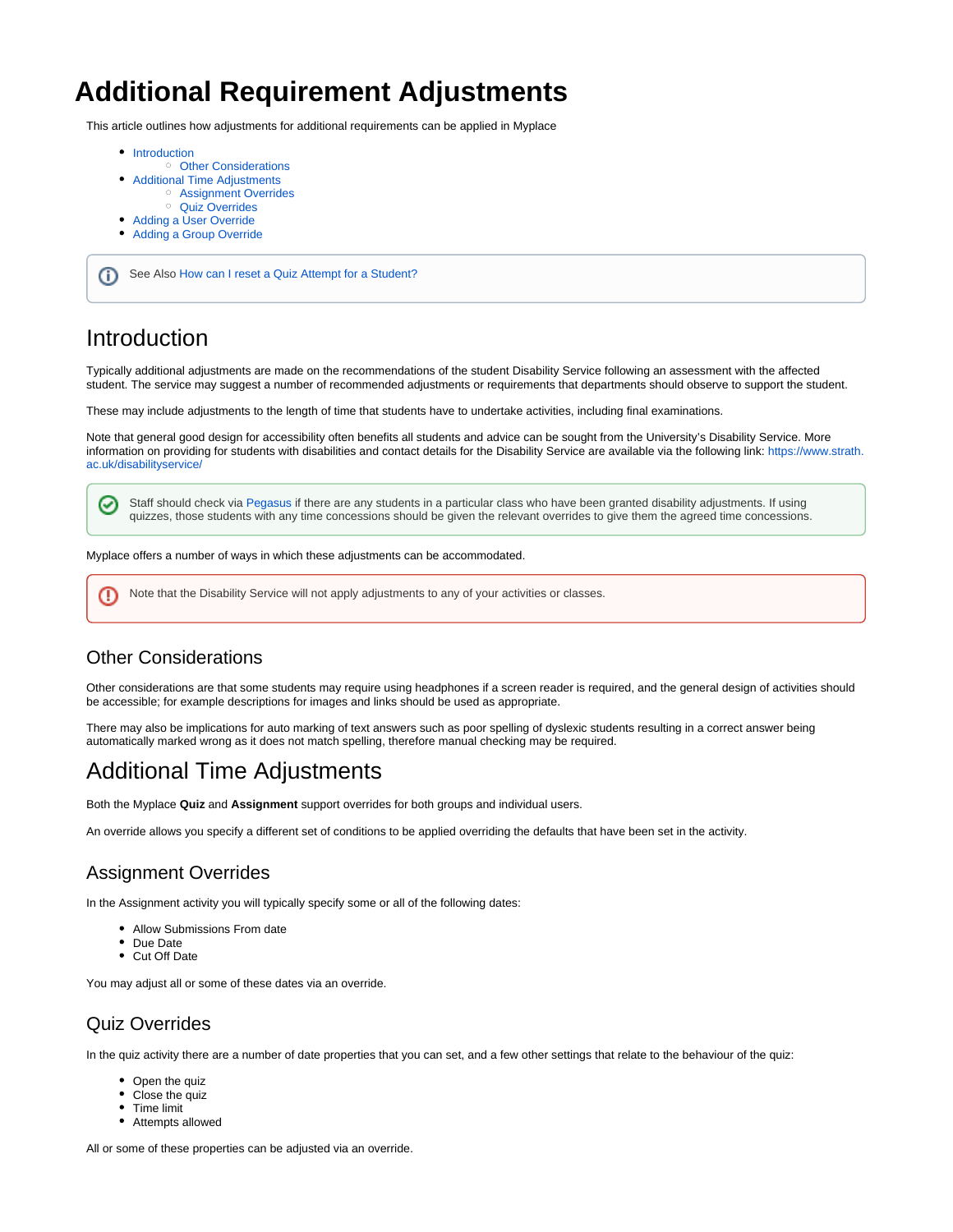## <span id="page-1-0"></span>Adding a User Override

This is illustrated using the **Quiz activities** override, but it is broadly speaking the same approach for the **Assignment** activity Δ

1. In the Activity's administration menu select the **User Overrides** options

# **Administration**

- $\vee$  Quiz administration Edit settings Group overrides
	- User overrides

Dashboard / Classes / 20/21 Test Site / General / Quiz / User overrides 20/21 Test Site Ouiz Add user override

**♦** Edit quiz

20/21 Test Site

- 2. A list of any existing overrides will be displayed
- 3. Click on the **Add user override** button to display the override form

| Quiz                                        |                                                   |                                                                                                          |  |  |  |
|---------------------------------------------|---------------------------------------------------|----------------------------------------------------------------------------------------------------------|--|--|--|
| Override                                    |                                                   |                                                                                                          |  |  |  |
| Override user                               | $\bullet$                                         | <b>× No selection</b><br>Search<br>$\blacktriangledown$                                                  |  |  |  |
| Require password @                          |                                                   | Click to enter text $\gg$                                                                                |  |  |  |
| Open the quiz                               |                                                   | September $\div$<br>$2020 \div$<br>鹼<br><b>Z</b> Enable<br>$30 \div$<br>$16 \div$<br>$00 \div$           |  |  |  |
| Close the quiz                              |                                                   | 顔<br>$2020 \div$<br>$16 \div$<br>$00 \div$<br>$\blacksquare$ Enable<br>÷<br>October<br>÷<br>$\mathbf{1}$ |  |  |  |
| Time limit                                  | ℯ                                                 | ÷<br><b>Z</b> Enable<br>hours<br>1                                                                       |  |  |  |
| Attempts allowed                            | ຨ                                                 | Unlimited $\div$                                                                                         |  |  |  |
| Revert to quiz defaults                     |                                                   |                                                                                                          |  |  |  |
|                                             | Save and enter another override<br>Cancel<br>Save |                                                                                                          |  |  |  |
| Override user<br>A<br><b>× No selection</b> |                                                   |                                                                                                          |  |  |  |
| Michael H                                   |                                                   |                                                                                                          |  |  |  |
| Require password @                          |                                                   | Michael Hughes, michael@phoenixproductions.org.uk                                                        |  |  |  |

4. In the **Search** box enter the details of the user you wish to override, and then click on the matching student in the list.

The **No Selection** text should disappear and be replaced with the details of the selected student.

You can only override 1 student at a time with a User Δ Override.

5. By default the overrides form will match the default values set in the activity.

You should **amend** the relevant setting.

Where an **Enable** tick box is shown, this will be checked if the default set tings has been enabled. If you uncheck it, the setting will **not apply at all to this user.** 

Equally if a setting is **not enabled**, checking the enable box and setting an appropriate value will turn in on **for this user.**

6. Click on the **Save** button once you have amended the settings for the user, or you can click on the **Save and enter another override** if you have another user that you wish to give an override to.